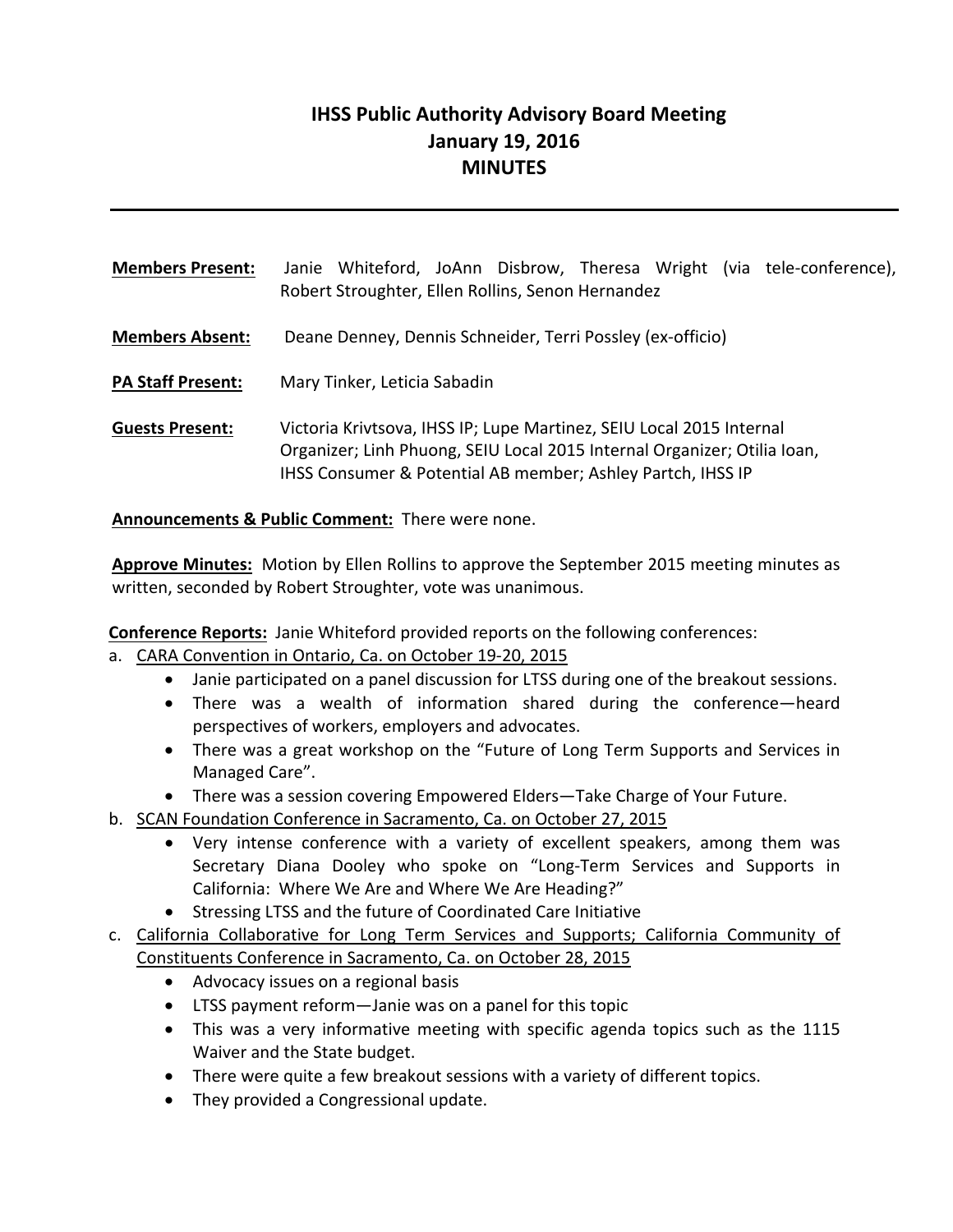**CAPA Report:** Mary Tinker reported Governor Brown released his budget proposal January 7<sup>th</sup>. The revenues are much greater than projected in the current budget year which has had a positive impact on the proposed budget.

There are really no surprises in the Governor's budget proposal for IHSS. We knew the Governor would tie continuation of the 7% restoration to the MCO – and that is in his budget proposal along with a new variation on the MCO tax. The Governor proposes to continue the CCI if a new MCO tax is enacted. There's funding for the FLSA and the underlying fiscal assumptions are best guesses – not set in concrete.

The budget proposal doesn't answer many of the FLSA questions that have been under discussion for months. There are no answers about retroactive payment of overtime. There are no answers about exemptions for consumers and providers who will be harmed by the cap on compensable hours. These issues will continue to be "under construction" for some time.

The Budget includes \$9.2 billion (\$3 billion General Fund) for the IHSS program in 2016-17, an 8.4‐percent increase over the revised 2015‐16 level. Average monthly caseload in this program is estimated to be 490,000 recipients in 2016‐17, a 4.9‐percent increase from the 2015 Budget Act projection. General Fund costs in this program have doubled since 2010‐11, while caseload has increased 12 percent.

The Budget proposes to restore the current 7-percent across-the-board reduction in service hours with proceeds from the managed care organization tax effective July 1, 2016. The cost to restore the 7‐percent reduction is estimated to be \$236 million in 2016‐17.

To allow for an orderly transition, minimize confusion, and permit time for IHSS automation changes, implementation of the federal overtime rules for IHSS providers is anticipated to begin February 1, 2016. Increased rates to cover these costs for developmental services providers became effective December 1, 2015.

#### **Coordinated Care Initiative**

The budget continues the CCI in seven counties through calendar year 2016 (Los Angeles, Orange, Riverside, San Bernardino, San Diego, San Mateo, and Santa Clara). It also notes that if the MCO tax is not extended, and participation is not improved by January 2017, the CCI trigger would be pulled and the program would cease operating effective January 2018. Approximately 83 percent of IHSS recipients are opting-out of the CCI, and the Administration indicates it will seek ways to improve participation in the coming year. Because the county IHSS MOE and collective bargaining are tied to the continuation of the CCI, collective bargaining and county share‐of‐cost in the IHSS program could also revert in 2018.

#### **SUPPLEMENTAL SECURITY INCOME/STATE SUPPLEMENTAL PAYMENT (SSI/SSP)**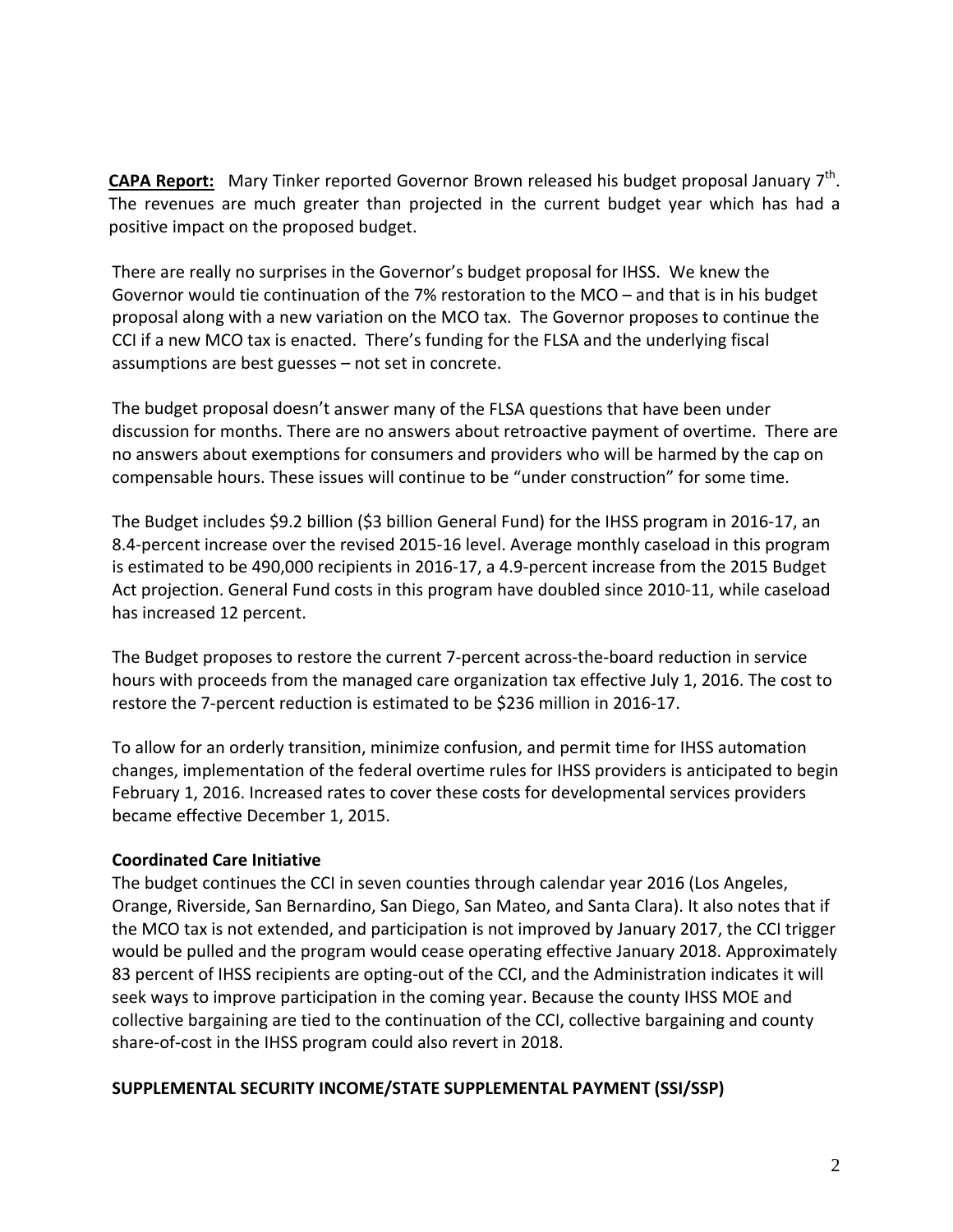The budget proposes to pass through an annual federal cost‐of‐living adjustment (COLA) based on the Consumer Price Index to the SSI portion of the grant, which is projected to equal a **1.7** percent increase in 2015, and a projected 1.7 percent increase effective January 1, 2017. In addition and for the first time in several years, the budget proposes an increase to the SSP portion of the grant, equivalent to the California Necessities Index (CNI), which is projected to be **2.96 percent** (Note: this index is typically updated in the May Revise).

**FLSA OT:** CDSS began mailing information packets December 7, 2015 to all IHSS consumers and providers. Mailing to consumers included the TEMP 3002 – Recipient important information form and a sample timesheet. Provider's received the TEMP 3001 – Provider Important Information, SOC 846 – Provider Enrollment Agreement, Return Envelope for the SOC 846 and Sample Timesheet. Calls began coming into IHSS and the Public Authority with questions regarding the packets received.

The state released ACL 15‐97 early December regarding implementation of provisions of Senate Bills 855 and 873 relating to the IHSS and waiver personal care services. This ACL states that funding has been made available for counties to support the hiring of additional staff for the implementation activities related to these new program requirements. This funding also extends to Public Authorities to increase provider registries and hiring additional providers.

Additional ACLs will be forthcoming as the state works out more extensive details for implementation of the new overtime regulations.

A more detailed ACL was released on January 7, 2016 which included several forms. This document provides further guidance for counties and PAs to prepare to implement overtime.

Training video to be posted on the CDSS website January 15, 2016 and train the trainer schedule is due out by January 18, 2016. Counties and PAs are collaborating in preparing to provide training for consumers and providers on the new OT regulations.

The implementation of OT commences February 1, 2016 with no violations until May 1, 2016. The state is providing a three month grace period in order for consumers and providers to become familiar with the complexities of the OT regulations and prevent violations to the extent possible; offering education opportunities as much as possible.

Additionally, travel time, workweek agreements and wait time are part of the training and implementation process as it moves forward.

**Programs Reports:** Mary Tinker provided the following information:

**Benefits Administration:** There were 9,789 IPs enrolled in the Valley Health Plan with 7,386 of those in the Classic Plan and 2,403 in the Preferred Plan. There were 10,389 IPs enrolled in the Dental/Vision plans during the month of December. There were 111 Eco Pass Clipper Cards issued.

### **Enrollment Session:**

Number of IPs in December: 382